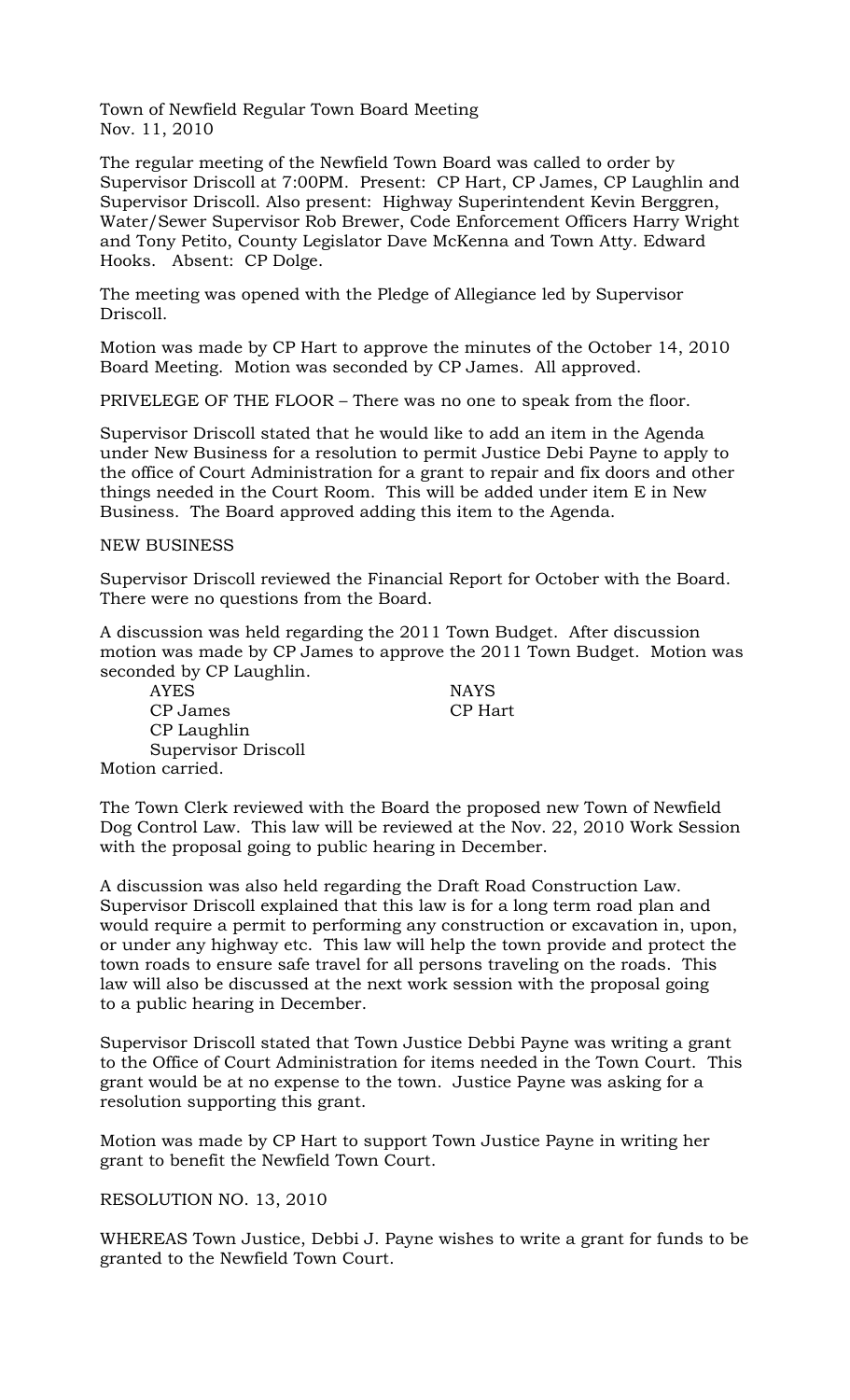Town of Newfield Regular Board Meeting Minutes November 11, 2010 Page: 2

BE IT RESOLVED that the Town Board of the Town of Newfield grants permission to Town Justice Debbi J. Payne to apply for funds to be granted by the Office of Court Administration for use in the Newfield Town Court.

Motion was seconded by CP Laughlin. AYES NAYS CP James CP Laughlin CP Hart Supervisor Driscoll Motion carried.

Motion was made by CP Laughlin to approve the payment of the November 2010 monthly bills. Motion was seconded by CP James. All approved.

| General Fund totaling     | \$63,638.40            |
|---------------------------|------------------------|
| Highway Fund totaling     | \$25,085.21            |
| Street Light totaling     | \$1,321.16             |
| Sewer District totaling   | \$307.94               |
| Water District 1 totaling | \$7,426.16             |
| Recreation totaling       | \$10,854.73            |
| Water District 2 totaling | 553.00<br>$\mathbb{S}$ |

## REPORTS

Supervisor – No Report

Highway Superintendent – Highway Superintendent Kevin Berggren reported that the Highway crew has been working on Jackson Hill Rd., Cayuta Rd., and Dassance Rd.

Atty. Hooks reported that there were some issues regarding the culvert on Main St. there is a crack in the culvert causing water leakage. Atty. Hooks & Highway Superintendent Berggren have been in contacted with the Barton & Logudice engineer asking for reassurance on the durability. The Engineer indicated that would extend the length of the bond to 5 years. They are asking this to be in writing and will continue to keep the board informed on their progress.

Water/Sewer – Water/Sewer Supervisor Rob Brewer reported the valves are in for the Main St. Tank.

Code Enforcement – Code Enforcer Harry Wright reported that everything was moving along with building permits. He will have a yearend report at the end of December.

Code Enforcer Tony Petito reported on the cases he is working on. Town of Ithaca Planning Board had a meeting concerning the proposed dump on Van Ostrand Rd. There were 5 people from Newfield that attended, including CP Dolge. A discussion was held regarding the intersection between Route 13, VanOstrand Rd. and Route 13. Mr. Petito feels that there is going to be a lot of illegal dumping because there is no electricity for lighting, no proper gates or fencing. The City of Ithaca has hired someone to present a sketch plan to the Town of Ithaca. Supervisor Driscoll stated that Tompkins County was beginning to weigh in on this in terms of not using land fill within the County for the disposition of this kind of hard fill. They should be recycling and there are opportunities at which they are suggesting to the City in terms of not dumping but carting it away and recycling.

Recreation – Recreation Director Richard Berggren reported that there were 26 girls and 67 boys signed up for Basketball. Football Cheerleading had a jump